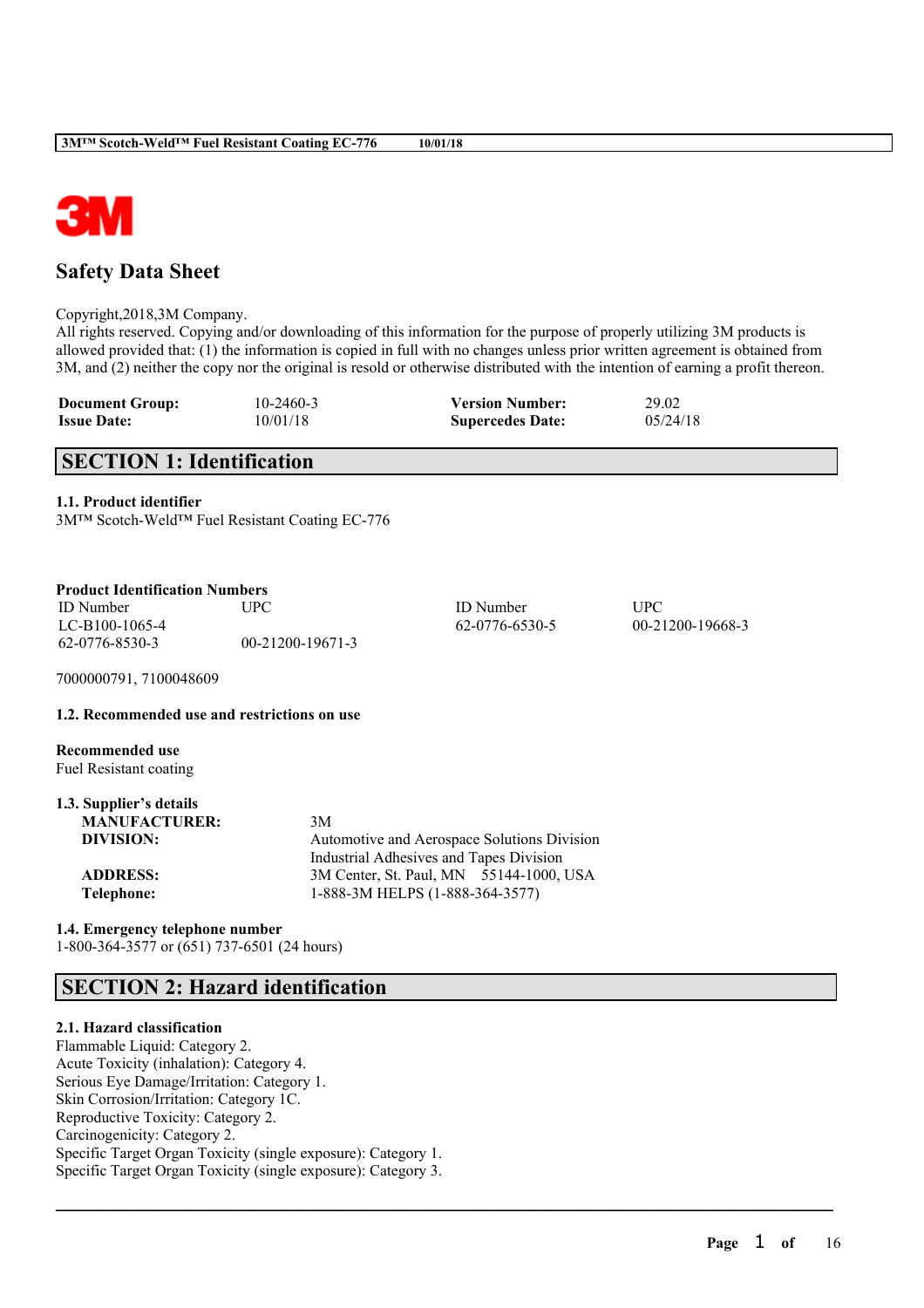Specific Target Organ Toxicity (repeated exposure): Category 1.

**2.2. Label elements Signal word** Danger

**Symbols** Flame | Corrosion | Exclamation mark | Health Hazard |





**Hazard Statements** Highly flammable liquid and vapor.

Causes severe skin burns and eye damage. Harmful if inhaled. May cause drowsiness or dizziness. Suspected of damaging fertility or the unborn child. Suspected of causing cancer.

Causes damage to organs: blood or blood-forming organs | cardiovascular system | nervous system | kidney/urinary tract | respiratory system |

Causes damage to organs through prolonged or repeated exposure: blood or blood-forming organs | cardiovascular system | liver kidney/urinary tract | respiratory system |

May cause damage to organs through prolonged or repeated exposure: nervous system |

### **Precautionary Statements**

### **Prevention:**

Obtain special instructions before use. Do not handle until all safety precautions have been read and understood. Keep away from heat/sparks/open flames/hot surfaces. - No smoking. Ground/bond container and receiving equipment. Use only non-sparking tools. Take precautionary measures against static discharge. Keep container tightly closed. Use explosion-proof electrical/ventilating/lighting equipment. Do not breathe dust/fume/gas/mist/vapors/spray. Use only outdoors or in a well-ventilated area.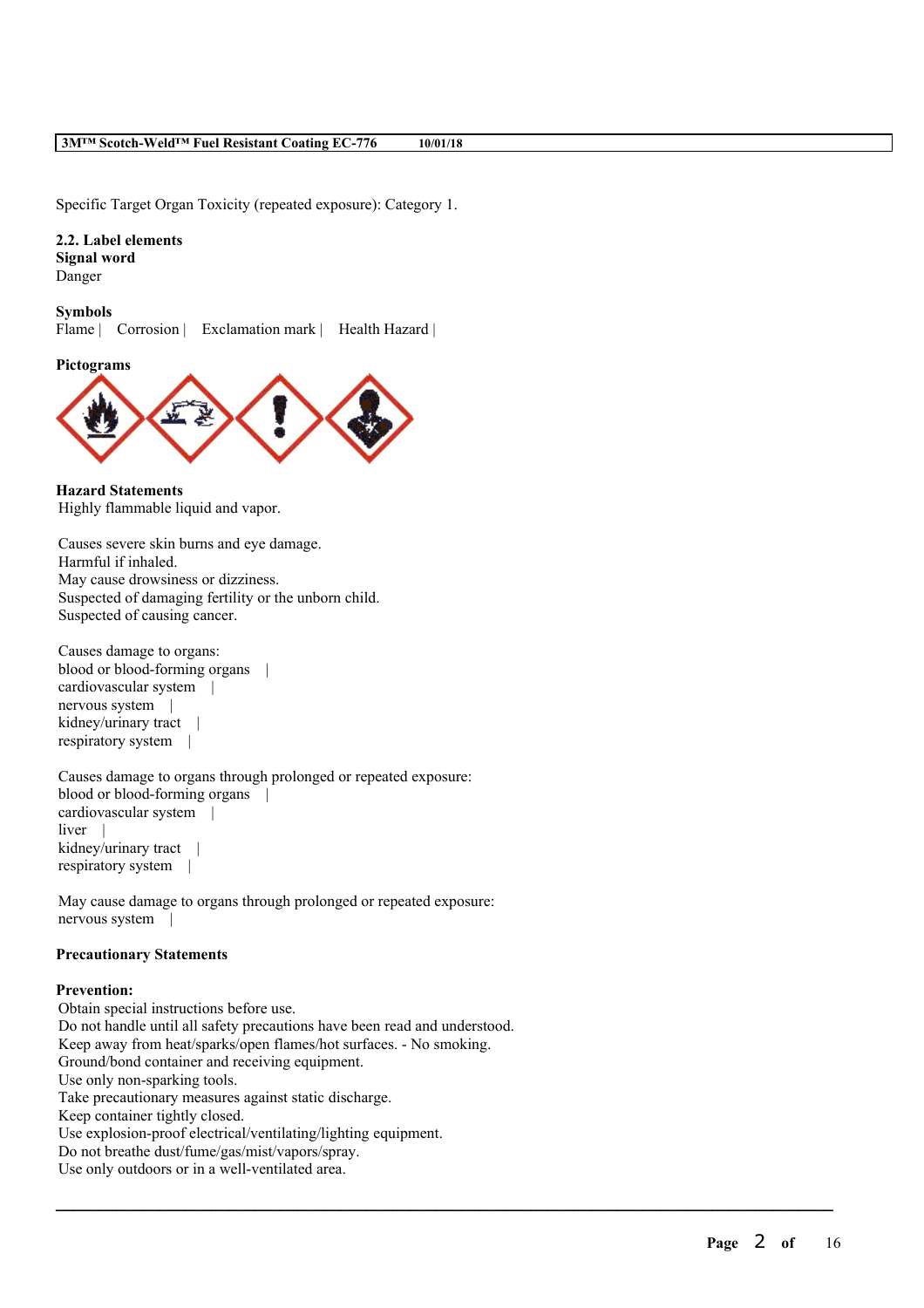Wear protective gloves, protective clothing, and eye/face protection. Do not eat, drink or smoke when using this product. Wash thoroughly after handling.

### **Response:**

IF INHALED: Remove person to fresh air and keep comfortable for breathing. IF ON SKIN (or hair): Take off immediately all contaminated clothing. Rinse skin with water/shower. IF IN EYES: Rinse cautiously with water for several minutes. Remove contact lenses, if present and easy to do. Continue rinsing. Immediately call a POISON CENTER or doctor/physician. Wash contaminated clothing before reuse. IF SWALLOWED: Rinse mouth. Do NOT induce vomiting. IF exposed or concerned: Get medical advice/attention. In case of fire: Use a fire fighting agent suitable for flammable liquids such as dry chemical or carbon dioxide to extinguish.

### **Storage:**

Store in a well-ventilated place. Keep container tightly closed. Keep cool. Store locked up.

### **Disposal:**

Dispose of contents/container in accordance with applicable local/regional/national/international regulations.

### **2.3. Hazards not otherwise classified**

May cause chemical gastrointestinal burns.

## **SECTION 3: Composition/information on ingredients**

| Ingredient                             | <b>C.A.S. No.</b> | $%$ by Wt               |
|----------------------------------------|-------------------|-------------------------|
| METHYL ISOBUTYL KETONE                 | $108 - 10 - 1$    | 40 - 70 Trade Secret *  |
| <b>ACRYLONITRILE-BUTADIENE POLYMER</b> | 9003-18-3         | $7 - 13$                |
| PHENOLIC RESIN                         | 9039-25-2         | $7 - 13$                |
| <b>ETHYL ALCOHOL</b>                   | $64 - 17 - 5$     | 5 - 10 Trade Secret *   |
| METHYL ETHYL KETONE                    | 78-93-3           | 5 - 10 Trade Secret *   |
| <b>PHENOL</b>                          | 108-95-2          | 1 - 5 Trade Secret *    |
| <b>ETHYL ACETATE</b>                   | $141 - 78 - 6$    | 0.1 - 1 Trade Secret *  |
| <b>METHYL ALCOHOL</b>                  | $67-56-1$         | $\leq 1$ Trade Secret * |

\*The specific chemical identity and/or exact percentage (concentration) of this composition has been withheld as a trade secret.

# **SECTION 4: First aid measures**

### **4.1. Description of first aid measures**

### **Inhalation:**

Remove person to fresh air. If you feel unwell, get medical attention.

### **Skin Contact:**

Immediately flush with large amounts of water for at least 15 minutes. Remove contaminated clothing. Get immediate medical attention. Wash clothing before reuse.

 $\mathcal{L}_\mathcal{L} = \mathcal{L}_\mathcal{L} = \mathcal{L}_\mathcal{L} = \mathcal{L}_\mathcal{L} = \mathcal{L}_\mathcal{L} = \mathcal{L}_\mathcal{L} = \mathcal{L}_\mathcal{L} = \mathcal{L}_\mathcal{L} = \mathcal{L}_\mathcal{L} = \mathcal{L}_\mathcal{L} = \mathcal{L}_\mathcal{L} = \mathcal{L}_\mathcal{L} = \mathcal{L}_\mathcal{L} = \mathcal{L}_\mathcal{L} = \mathcal{L}_\mathcal{L} = \mathcal{L}_\mathcal{L} = \mathcal{L}_\mathcal{L}$ 

### **Eye Contact:**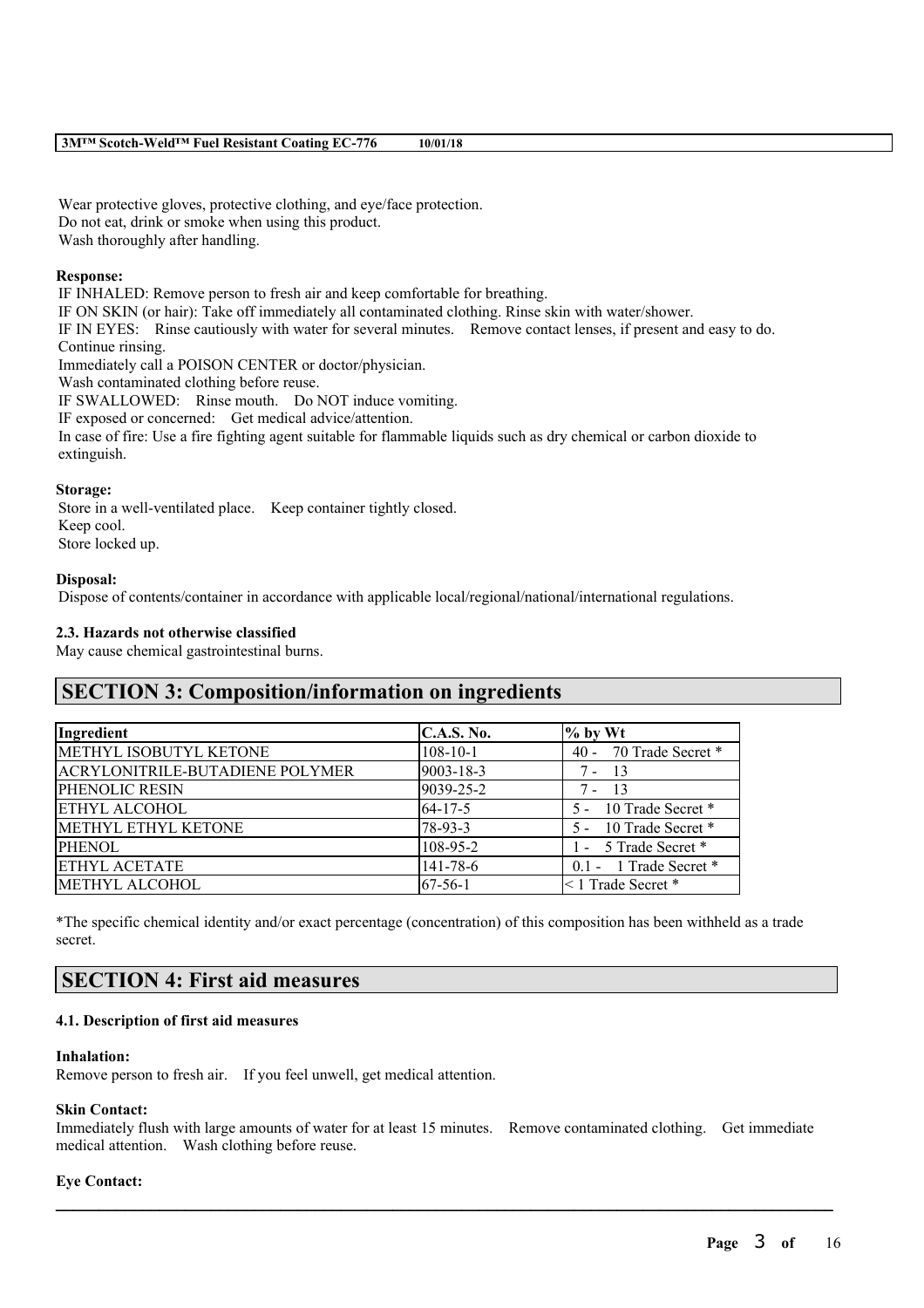Immediately flush with large amounts of water for at least 15 minutes. Remove contact lenses if easy to do. Continue rinsing. Immediately get medical attention.

### **If Swallowed:**

Rinse mouth. Do not induce vomiting. Get immediate medical attention.

### **4.2. Most important symptoms and effects, both acute and delayed**

See Section 11.1. Information on toxicological effects.

### **4.3. Indication of any immediate medical attention and special treatment required** Not applicable

## **SECTION 5: Fire-fighting measures**

### **5.1. Suitable extinguishing media**

In case of fire: Use a fire fighting agent suitable for flammable liquids such as dry chemical or carbon dioxide to extinguish.

### **5.2. Special hazards arising from the substance or mixture**

Closed containers exposed to heat from fire may build pressure and explode.

### **Hazardous Decomposition or By-Products**

| <b>Substance</b>    | Condition         |
|---------------------|-------------------|
| <b>Hydrocarbons</b> | During Combustion |
| Formaldehyde        | During Combustion |
| Carbon monoxide     | During Combustion |
| Carbon dioxide      | During Combustion |

### **5.3. Special protective actions for fire-fighters**

Water may not effectively extinguish fire; however, it should be used to keep fire-exposed containers and surfaces cool and prevent explosive rupture. Wear full protective clothing, including helmet, self-contained, positive pressure or pressure demand breathing apparatus, bunker coat and pants, bands around arms, waist and legs, face mask, and protective covering for exposed areas of the head.

## **SECTION 6: Accidental release measures**

## **6.1. Personal precautions, protective equipment and emergency procedures**

Evacuate area. Keep away from heat/sparks/open flames/hot surfaces. - No smoking. Use only non-sparking tools. Ventilate the area with fresh air. For large spill, or spills in confined spaces, provide mechanical ventilation to disperse or exhaust vapors, in accordance with good industrial hygiene practice. Warning! A motor could be an ignition source and could cause flammable gases or vapors in the spill area to burn or explode. Refer to other sections of this SDS for information regarding physical and health hazards, respiratory protection, ventilation, and personal protective equipment.

### **6.2. Environmental precautions**

Avoid release to the environment. For larger spills, cover drains and build dikes to prevent entry into sewer systems or bodies of water.

## **6.3. Methods and material for containment and cleaning up**

Contain spill. Cover spill area with a fire-extinguishing foam designed for use on solvents, such as alcohols and acetone, that can dissolve in water. An AR - AFFF type foam is recommended. Working from around the edges of the spill inward, cover with bentonite, vermiculite, or commercially available inorganic absorbent material. Mix in sufficient absorbent until it appears dry. Remember, adding an absorbent material does not remove a physical, health, or environmental hazard. Collect as much of the spilled material as possible using non-sparking tools. Place in a metal container approved for transportation by appropriate authorities. Clean up residue with detergent and water. Seal the container. Dispose of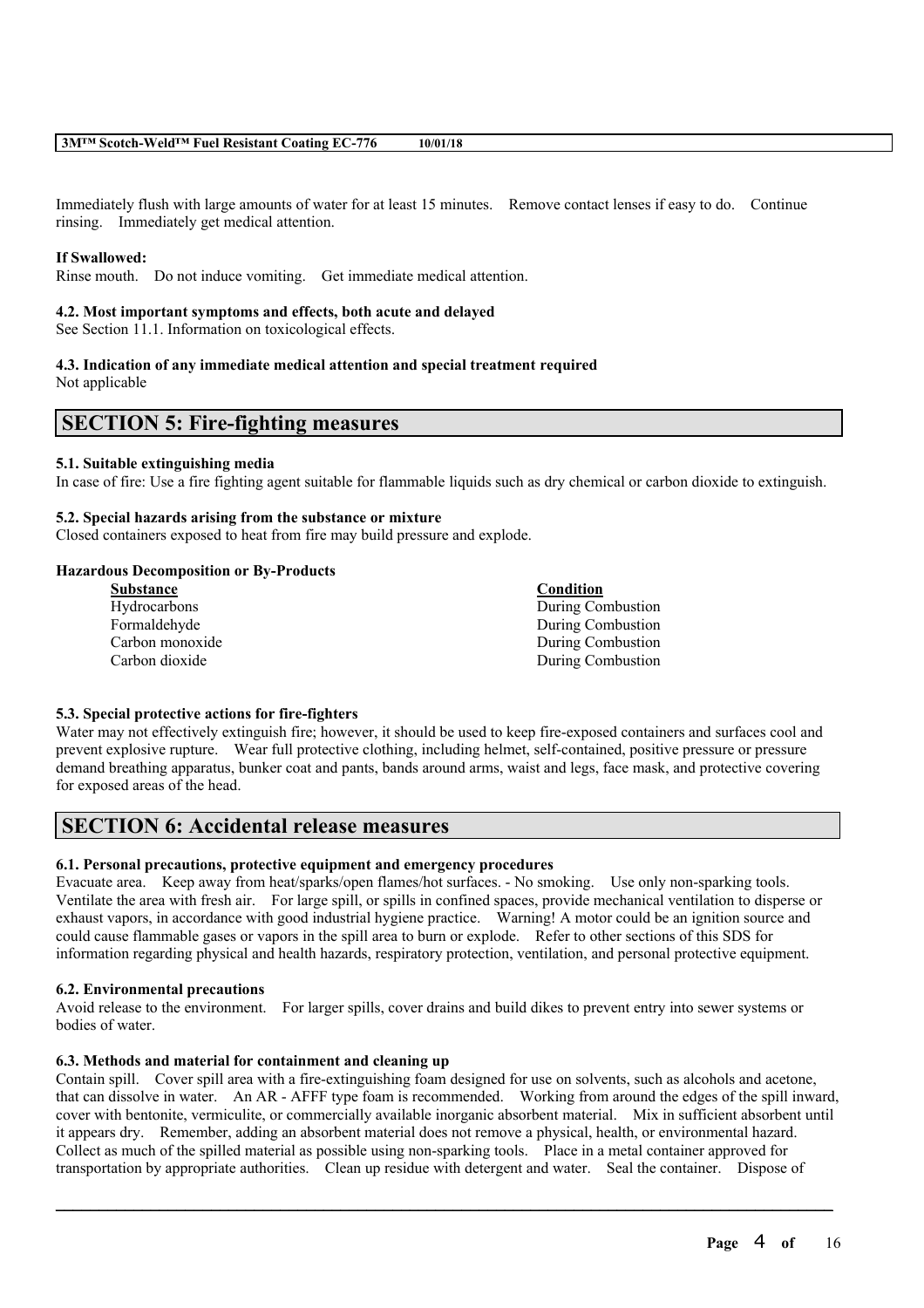| 3MTM Scotch-Weld™ Fuel Resistant Coating EC-776 | 10/01/18 |  |
|-------------------------------------------------|----------|--|
|-------------------------------------------------|----------|--|

collected material as soon as possible in accordance with applicable local/regional/national/international regulations.

# **SECTION 7: Handling and storage**

### **7.1. Precautions for safe handling**

For industrial or professional use only. Do not handle until all safety precautions have been read and understood. Keep away from heat/sparks/open flames/hot surfaces. - No smoking. Use only non-sparking tools. Take precautionary measures against static discharge. Do not breathe dust/fume/gas/mist/vapors/spray. Do not get in eyes, on skin, or on clothing. Do not eat, drink or smoke when using this product. Wash thoroughly after handling. Avoid release to the environment. Wash contaminated clothing before reuse. Avoid contact with oxidizing agents (eg. chlorine, chromic acid etc.) Wear low static or properly grounded shoes. Use personal protective equipment (gloves, respirators, etc.) as required. To minimize the risk of ignition, determine applicable electrical classifications for the process using this product and select specific local exhaust ventilation equipment to avoid flammable vapor accumulation. Ground/bond container and receiving equipment if there is potential for static electricity accumulation during transfer.

### **7.2. Conditions for safe storage including any incompatibilities**

Store in a well-ventilated place. Keep cool. Keep container tightly closed. Store away from acids. Store away from oxidizing agents.

## **SECTION 8: Exposure controls/personal protection**

### **8.1. Control parameters**

### **Occupational exposure limits**

If a component is disclosed in section 3 but does not appear in the table below, an occupational exposure limit is not available for the component.

| Ingredient             | <b>C.A.S. No.</b> | <b>Agency</b> | Limit type                           | <b>Additional Comments</b> |
|------------------------|-------------------|---------------|--------------------------------------|----------------------------|
| METHYL ISOBUTYL KETONE | $108 - 10 - 1$    | <b>ACGIH</b>  | TWA:20 ppm;STEL:75 ppm               | A3: Confirmed animal       |
|                        |                   |               |                                      | carcin.                    |
| METHYL ISOBUTYL KETONE | $108 - 10 - 1$    | <b>OSHA</b>   | TWA:410 mg/m3(100 ppm)               |                            |
| PHENOL                 | 108-95-2          | <b>ACGIH</b>  | TWA:5 ppm                            | SKIN, A4: Not class. as    |
|                        |                   |               |                                      | human carcin               |
| PHENOL                 | 108-95-2          | <b>OSHA</b>   | TWA:19 mg/m3(5 ppm)                  | <b>SKIN</b>                |
| ETHYL ACETATE          | 141-78-6          | <b>ACGIH</b>  | TWA:400 ppm                          |                            |
| ETHYL ACETATE          | 141-78-6          | <b>OSHA</b>   | TWA:1400 mg/m3(400 ppm)              |                            |
| ETHYL ALCOHOL          | $64 - 17 - 5$     | <b>ACGIH</b>  | STEL:1000 ppm                        | A3: Confirmed animal       |
|                        |                   |               |                                      | carcin.                    |
| ETHYL ALCOHOL          | $64 - 17 - 5$     | <b>OSHA</b>   | TWA:1900 mg/m3(1000 ppm)             |                            |
| METHYL ALCOHOL         | $67-56-1$         | <b>ACGIH</b>  | $TWA:200$ ppm; $STEL:250$ ppm $SKIN$ |                            |
| METHYL ALCOHOL         | $67-56-1$         | <b>OSHA</b>   | TWA:260 mg/m3(200 ppm)               |                            |
| METHYL ETHYL KETONE    | 78-93-3           | <b>ACGIH</b>  | $TWA:200$ ppm; $STEL:300$ ppm        |                            |
| METHYL ETHYL KETONE    | $78-93-3$         | <b>OSHA</b>   | TWA:590 mg/m3(200 ppm)               |                            |

ACGIH : American Conference of Governmental Industrial Hygienists

AIHA : American Industrial Hygiene Association

CMRG : Chemical Manufacturer's Recommended Guidelines

OSHA : United States Department of Labor - Occupational Safety and Health Administration

TWA: Time-Weighted-Average

STEL: Short Term Exposure Limit

CEIL: Ceiling

### **8.2. Exposure controls**

### **8.2.1. Engineering controls**

Use general dilution ventilation and/or local exhaust ventilation to control airborne exposures to below relevant Exposure Limits and/or control dust/fume/gas/mist/vapors/spray. If ventilation is not adequate, use respiratory protection equipment.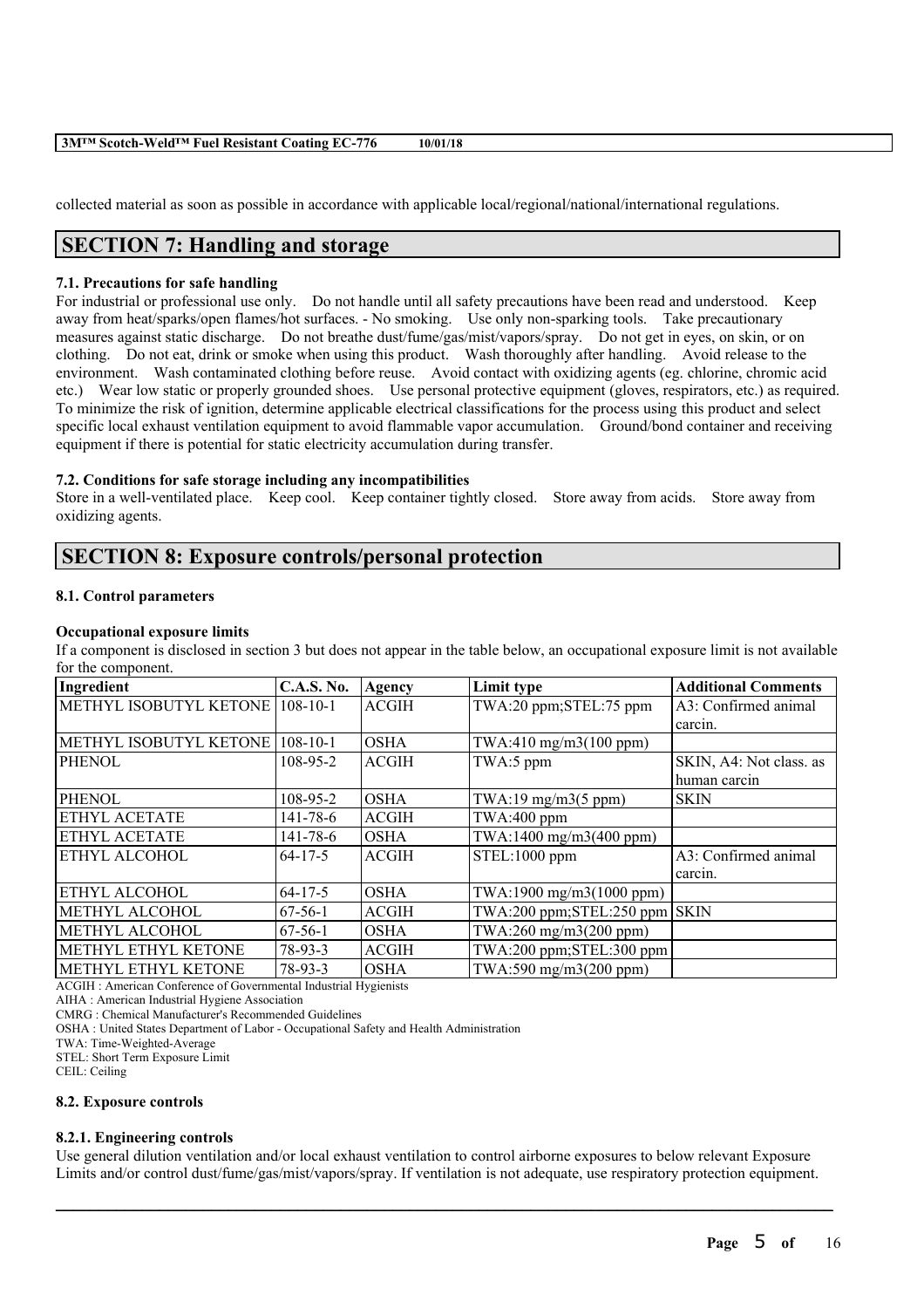Use explosion-proof ventilation equipment.

### **8.2.2. Personal protective equipment (PPE)**

### **Eye/face protection**

Select and use eye/face protection to prevent contact based on the results of an exposure assessment. The following eye/face protection(s) are recommended: Full Face Shield Indirect Vented Goggles

### **Skin/hand protection**

Select and use gloves and/or protective clothing approved to relevant local standards to prevent skin contact based on the results of an exposure assessment. Selection should be based on use factors such as exposure levels, concentration of the substance or mixture, frequency and duration, physical challenges such as temperature extremes, and other use conditions. Consult with your glove and/or protective clothing manufacturer for selection of appropriate compatible gloves/protective clothing.

Gloves made from the following material(s) are recommended: Butyl Rubber

If this product is used in a manner that presents a higher potential for exposure (eg. spraying, high splash potential etc.), then use of protective coveralls may be necessary. Select and use body protection to prevent contact based on the results of an exposure assessment. The following protective clothing material(s) are recommended: Apron – Butyl rubber

### **Respiratory protection**

An exposure assessment may be needed to decide if a respirator is required. If a respirator is needed, use respirators as part of a full respiratory protection program. Based on the results of the exposure assessment, select from the following respirator type(s) to reduce inhalation exposure:

Half facepiece or full facepiece air-purifying respirator suitable for organic vapors and particulates

Half facepiece or full facepiece supplied-air respirator

Organic vapor respirators may have short service life.

For questions about suitability for a specific application, consult with your respirator manufacturer.

## **SECTION 9: Physical and chemical properties**

### **9.1. Information on basic physical and chemical properties**

| <b>General Physical Form:</b>          | Liquid                                                                                |
|----------------------------------------|---------------------------------------------------------------------------------------|
| Odor, Color, Grade:                    | clear amber, solvent odor                                                             |
| <b>Odor threshold</b>                  | No Data Available                                                                     |
| pН                                     | Not Applicable                                                                        |
| <b>Melting point</b>                   | No Data Available                                                                     |
| <b>Boiling Point</b>                   | 175 °F [ $@$ 1 atm] [Test Method: Estimated]                                          |
| <b>Flash Point</b>                     | 50 °F [@ 1 atm] [Test Method: Closed Cup]                                             |
| <b>Evaporation rate</b>                | 2.7 $[RefStd:ETHER=1]$                                                                |
| <b>Flammability (solid, gas)</b>       | Not Applicable                                                                        |
| <b>Flammable Limits(LEL)</b>           | 1.80 % volume $\lceil \omega \rceil$ 20 °C $\lceil$ [ <i>Test Method</i> : Estimated] |
| <b>Flammable Limits(UEL)</b>           | 11.50 % volume $\lceil$ (@ 20 °C) [Test Method: Estimated]                            |
| <b>Vapor Pressure</b>                  | 80 mmHg [@ 20 °C] [Test Method: Estimated]                                            |
| <b>Vapor Density</b>                   | 2.50 $[RefStd:AIR=1]$                                                                 |
| <b>Density</b>                         | 0.899 g/ml $[@]$ 20 °C]                                                               |
| <b>Specific Gravity</b>                | $0.899$ [Ref Std: WATER=1]                                                            |
| <b>Solubility in Water</b>             | Moderate                                                                              |
| Solubility- non-water                  | No Data Available                                                                     |
| Partition coefficient: n-octanol/water | No Data Available                                                                     |
|                                        |                                                                                       |
|                                        |                                                                                       |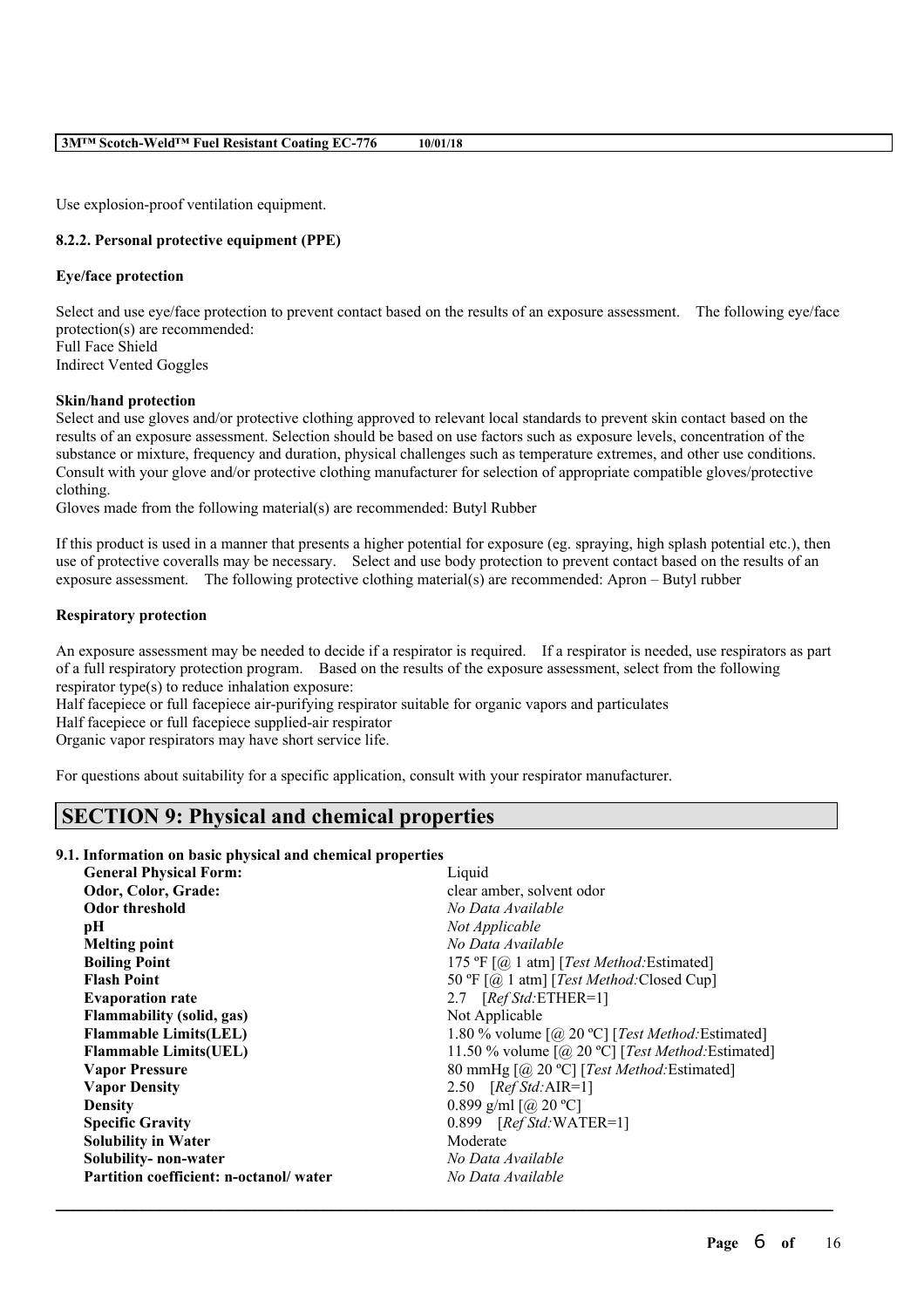**Autoignition temperature** 840 ºF [*Test Method:*Estimated] **Decomposition temperature** *No Data Available* **Hazardous Air Pollutants** <=63 % weight **Hazardous Air Pollutants** 2.5 lb HAPS/lb solids **Molecular weight** *No Data Available*

**Viscosity** 1,050 - 1,750 centipoise  $\lceil \omega \rceil$  [*Test Method:* Brookfield] **Hazardous Air Pollutants** 4.5 lb HAPS/gal [*Test Method:*Calculated] **Volatile Organic Compounds** <=685 g/l [*Test Method:calculated SCAQMD rule 443.1]* **VOC Less H2O & Exempt Solvents** <=687 g/l [*Test Method:*calculated SCAQMD rule 443.1]

## **SECTION 10: Stability and reactivity**

### **10.1. Reactivity**

This material is considered to be non reactive under normal use conditions.

### **10.2. Chemical stability** Stable.

## **10.3. Possibility of hazardous reactions**

Hazardous polymerization will not occur.

## **10.4. Conditions to avoid**

Sparks and/or flames

## **10.5. Incompatible materials** Strong acids Strong oxidizing agents

**10.6. Hazardous decomposition products Substance Condition**

None known.

Refer to section 5.2 for hazardous decomposition products during combustion.

# **SECTION 11: Toxicological information**

The information below may not be consistent with the material classification in Section 2 if specific ingredient **classifications are mandated by a competent authority. In addition, toxicological data on ingredients may not be** reflected in the material classification and/or the signs and symptoms of exposure, because an ingredient may be present below the threshold for labeling, an ingredient may not be available for exposure, or the data may not be **relevant to the material as a whole.**

**11.1. Information on Toxicological effects**

**Signs and Symptoms of Exposure**

Based on test data and/or information on the components, this material may produce the following health effects:

## **Inhalation:**

Harmful if inhaled.

Respiratory Tract Irritation: Signs/symptoms may include cough, sneezing, nasal discharge, headache, hoarseness, and nose and throat pain.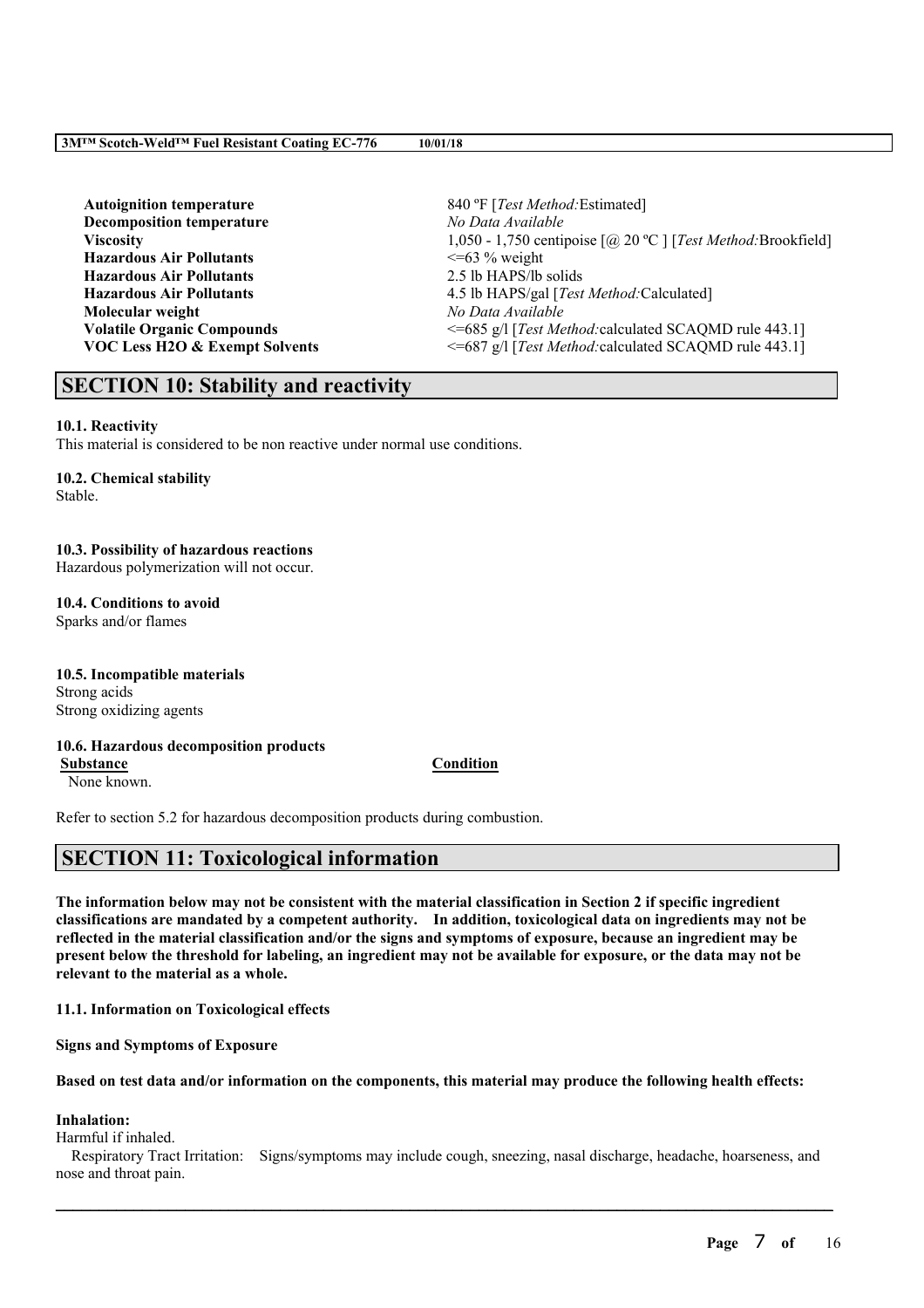May cause additional health effects (see below).

### **Skin Contact:**

Corrosive (Skin Burns): Signs/symptoms may include localized redness, swelling, itching, intense pain, blistering, ulceration, and tissue destruction.

May cause additional health effects (see below).

### **Eye Contact:**

Corrosive (Eye Burns): Signs/symptoms may include cloudy appearance of the cornea, chemical burns, severe pain, tearing, ulcerations, significantly impaired vision or complete loss of vision.

### **Ingestion:**

May be harmful if swallowed.

Gastrointestinal Corrosion: Signs/symptoms may include severe mouth, throat and abdominal pain; nausea; vomiting; and diarrhea; blood in the feces and/or vomitus may also be seen.

May cause additional health effects (see below).

### **Additional Health Effects:**

### **Single exposure may cause target organ effects:**

Cardiac Effects: Signs/symptoms may include irregular heartbeat (arrhythmia), changes in heart rate, damage to heart muscle, heart attack, and may be fatal.

Hematopoietic Effects: Signs/symptoms may include generalized weakness, fatigue and alterations in numbers of circulating blood cells.

Central Nervous System (CNS) Depression: Signs/symptoms may include headache, dizziness, drowsiness, incoordination, nausea, slowed reaction time, slurred speech, giddiness, and unconsciousness.

Neurological Effects: Signs/symptoms may include personality changes, lack of coordination, sensory loss, tingling or numbness of the extremities, weakness, tremors, and/or changes in blood pressure and heart rate.

Respiratory Effects: Signs/symptoms may include cough, shortness of breath, chest tightness, wheezing, increased heart rate, bluish colored skin (cyanosis), sputum production, changes in lung function tests, and/or respiratory failure.

Kidney/Bladder Effects: Signs/symptoms may include changes in urine production, abdominal or lower back pain, increased protein in urine, increased blood urea nitrogen (BUN), blood in urine, and painful urination.

### **Prolonged or repeated exposure may cause target organ effects:**

Liver Effects: Signs/symptoms may include loss of appetite, weight loss, fatigue, weakness, abdominal tenderness and jaundice.

### **Reproductive/Developmental Toxicity:**

Contains a chemical or chemicals which can cause birth defects or other reproductive harm.

### **Carcinogenicity:**

Contains a chemical or chemicals which can cause cancer.

| Ingredient                            | $\sim$ $\sim$<br>NO.  | :las:<br>Description                                                                    | 'egulation                                                                          |
|---------------------------------------|-----------------------|-----------------------------------------------------------------------------------------|-------------------------------------------------------------------------------------|
| <b>TONE</b><br>MF<br>ſC<br>')RI<br>н. | ۱۸٥<br>- 118-<br>- 77 | $\sim$<br>$\mathbf{u}$<br><b>The Second Service</b><br>human carc.<br>Vocethu<br>osside | mationai<br>∙ on<br>llnter <sup>*</sup><br>Cancer<br>Kesearch<br>vgency<br>tor<br>⊷ |

 $\mathcal{L}_\mathcal{L} = \mathcal{L}_\mathcal{L} = \mathcal{L}_\mathcal{L} = \mathcal{L}_\mathcal{L} = \mathcal{L}_\mathcal{L} = \mathcal{L}_\mathcal{L} = \mathcal{L}_\mathcal{L} = \mathcal{L}_\mathcal{L} = \mathcal{L}_\mathcal{L} = \mathcal{L}_\mathcal{L} = \mathcal{L}_\mathcal{L} = \mathcal{L}_\mathcal{L} = \mathcal{L}_\mathcal{L} = \mathcal{L}_\mathcal{L} = \mathcal{L}_\mathcal{L} = \mathcal{L}_\mathcal{L} = \mathcal{L}_\mathcal{L}$ 

### **Additional Information:**

This product contains ethanol. Alcoholic beverages and ethanol in alcoholic beverages have been classified by the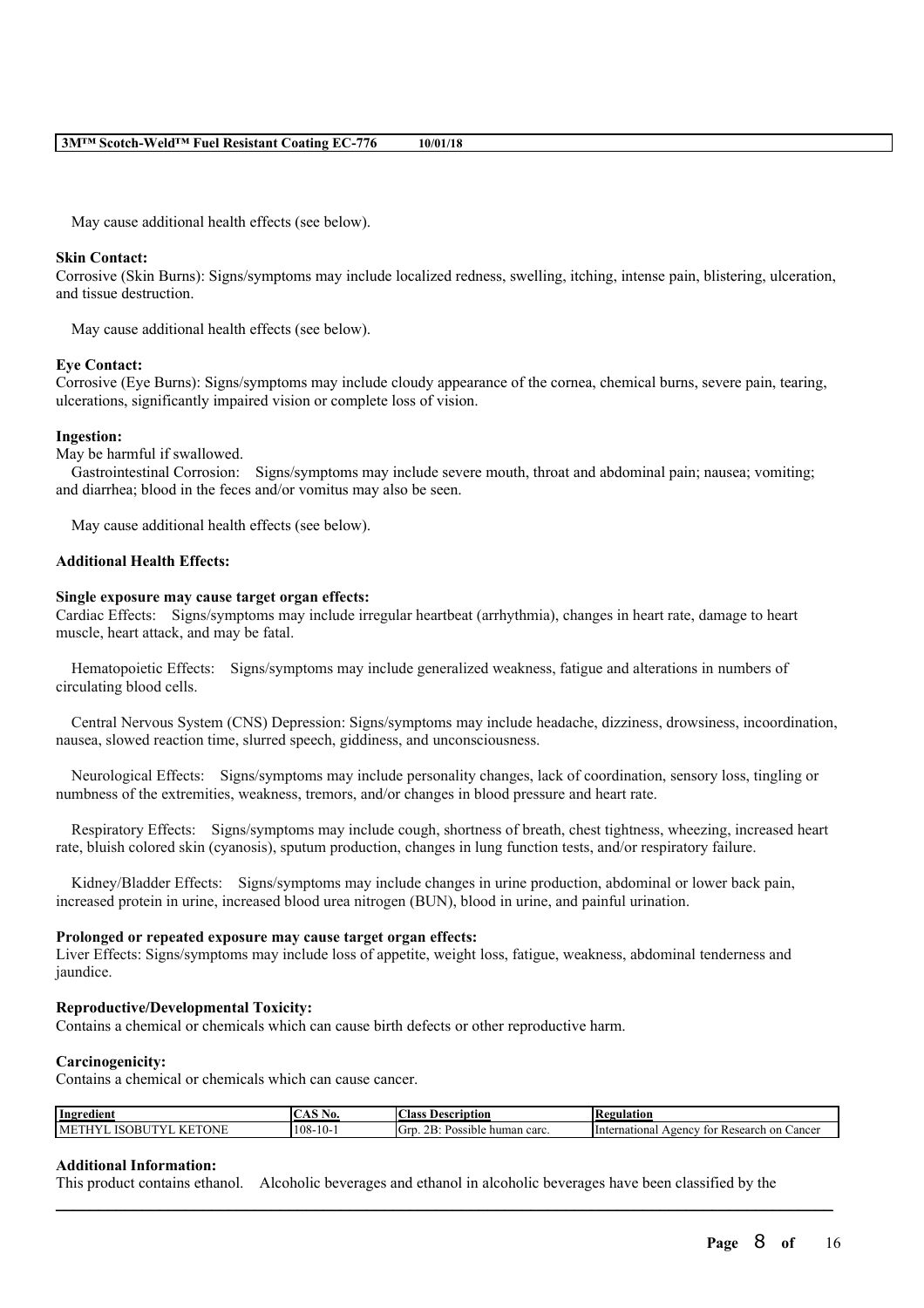|--|

International Agency for Research on Cancer as carcinogenic to humans. There are also data associating human consumption of alcoholic beverages with developmental toxicity and liver toxicity. Exposure to ethanol during the foreseeable use of this product is not expected to cause cancer, developmental toxicity, or liver toxicity.

### **Toxicological Data**

If a component is disclosed in section 3 but does not appear in a table below, either no data are available for that endpoint or the data are not sufficient for classification.

### **Acute Toxicity**

| Name                                                                                                                                                                                                                                                  | Route                             | <b>Species</b> | Value                                                |
|-------------------------------------------------------------------------------------------------------------------------------------------------------------------------------------------------------------------------------------------------------|-----------------------------------|----------------|------------------------------------------------------|
| Overall product                                                                                                                                                                                                                                       | Dermal                            |                | No data available; calculated ATE >5,000 mg/kg       |
| Overall product                                                                                                                                                                                                                                       | Inhalation-<br>Vapor(4 hr)        |                | No data available; calculated ATE10 - 20 mg/l        |
| Overall product                                                                                                                                                                                                                                       | Ingestion                         |                | No data available; calculated ATE2,000 - 5,000 mg/kg |
| METHYL ISOBUTYL KETONE                                                                                                                                                                                                                                | Dermal                            | Rabbit         | $LD50 > 16,000$ mg/kg                                |
| METHYL ISOBUTYL KETONE                                                                                                                                                                                                                                | Inhalation-<br>Vapor (4<br>hours) | Rat            | $LC50$ >8.2, <16.4 mg/l                              |
| METHYL ISOBUTYL KETONE                                                                                                                                                                                                                                | Ingestion                         | Rat            | LD50 $3,038$ mg/kg                                   |
| PHENOLIC RESIN                                                                                                                                                                                                                                        | Dermal                            |                | LD50 estimated to be $> 5,000$ mg/kg                 |
| PHENOLIC RESIN                                                                                                                                                                                                                                        | Inhalation-<br>Dust/Mist          |                | LC50 estimated to be $> 12.5$ mg/l                   |
| PHENOLIC RESIN                                                                                                                                                                                                                                        | Ingestion                         |                | LD50 estimated to be $> 5,000$ mg/kg                 |
| ACRYLONITRILE-BUTADIENE POLYMER                                                                                                                                                                                                                       | Dermal                            | Rabbit         | $LD50 > 15,000$ mg/kg                                |
| ACRYLONITRILE-BUTADIENE POLYMER                                                                                                                                                                                                                       | Ingestion                         | Rat            | $LD50 > 30,000$ mg/kg                                |
| METHYL ETHYL KETONE                                                                                                                                                                                                                                   | Dermal                            | Rabbit         | $LD50 > 8,050$ mg/kg                                 |
| METHYL ETHYL KETONE                                                                                                                                                                                                                                   | Inhalation-                       | Rat            | $LC50$ 34.5 mg/l                                     |
|                                                                                                                                                                                                                                                       | Vapor (4<br>hours)                |                |                                                      |
| METHYL ETHYL KETONE                                                                                                                                                                                                                                   | Ingestion                         | Rat            | LD50 2,737 mg/kg                                     |
| ETHYL ALCOHOL                                                                                                                                                                                                                                         | Dermal                            | Rabbit         | $LD50 > 15,800$ mg/kg                                |
| ETHYL ALCOHOL                                                                                                                                                                                                                                         | Inhalation-<br>Vapor (4<br>hours) | Rat            | LC50 124.7 mg/l                                      |
| ETHYL ALCOHOL                                                                                                                                                                                                                                         | Ingestion                         | Rat            | LD50 17,800 mg/kg                                    |
| PHENOL                                                                                                                                                                                                                                                | Inhalation-<br>Vapor              |                | LC50 estimated to be $2 - 10$ mg/l                   |
| <b>PHENOL</b>                                                                                                                                                                                                                                         | Dermal                            | Rat            | LD50 $670$ mg/kg                                     |
| <b>PHENOL</b>                                                                                                                                                                                                                                         | Ingestion                         | Rat            | $LD50$ 340 mg/kg                                     |
| METHYL ALCOHOL                                                                                                                                                                                                                                        | Dermal                            |                | LD50 estimated to be $1,000 - 2,000$ mg/kg           |
| METHYL ALCOHOL                                                                                                                                                                                                                                        | Inhalation-<br>Vapor              |                | LC50 estimated to be 10 - 20 mg/l                    |
| METHYL ALCOHOL                                                                                                                                                                                                                                        | Ingestion                         |                | LD50 estimated to be 50 - 300 mg/kg                  |
| ETHYL ACETATE                                                                                                                                                                                                                                         | Dermal                            | Rabbit         | $LD50 > 18,000$ mg/kg                                |
| ETHYL ACETATE                                                                                                                                                                                                                                         | Inhalation-<br>Vapor (4<br>hours) | Rat            | LC50 70.5 mg/l                                       |
| ETHYL ACETATE<br>$\Lambda$ TPT $\sim$ . The set of the set of the set of the set of the set of the set of the set of the set of the set of the set of the set of the set of the set of the set of the set of the set of the set of the set of the set | Ingestion                         | Rat            | LD50 5,620 mg/kg                                     |

 $ATE = acute$  toxicity estimate

### **Skin Corrosion/Irritation**

| Name                            | <b>Species</b> | Value                     |
|---------------------------------|----------------|---------------------------|
|                                 |                |                           |
| METHYL ISOBUTYL KETONE          | Rabbit         | Mild irritant             |
| ACRYLONITRILE-BUTADIENE POLYMER | Professio      | No significant irritation |
|                                 | nal            |                           |
|                                 | judgeme        |                           |
|                                 | nt             |                           |
| PHENOLIC RESIN                  | Professio      | No significant irritation |
|                                 | nal            |                           |
|                                 | judgeme        |                           |
|                                 | nt             |                           |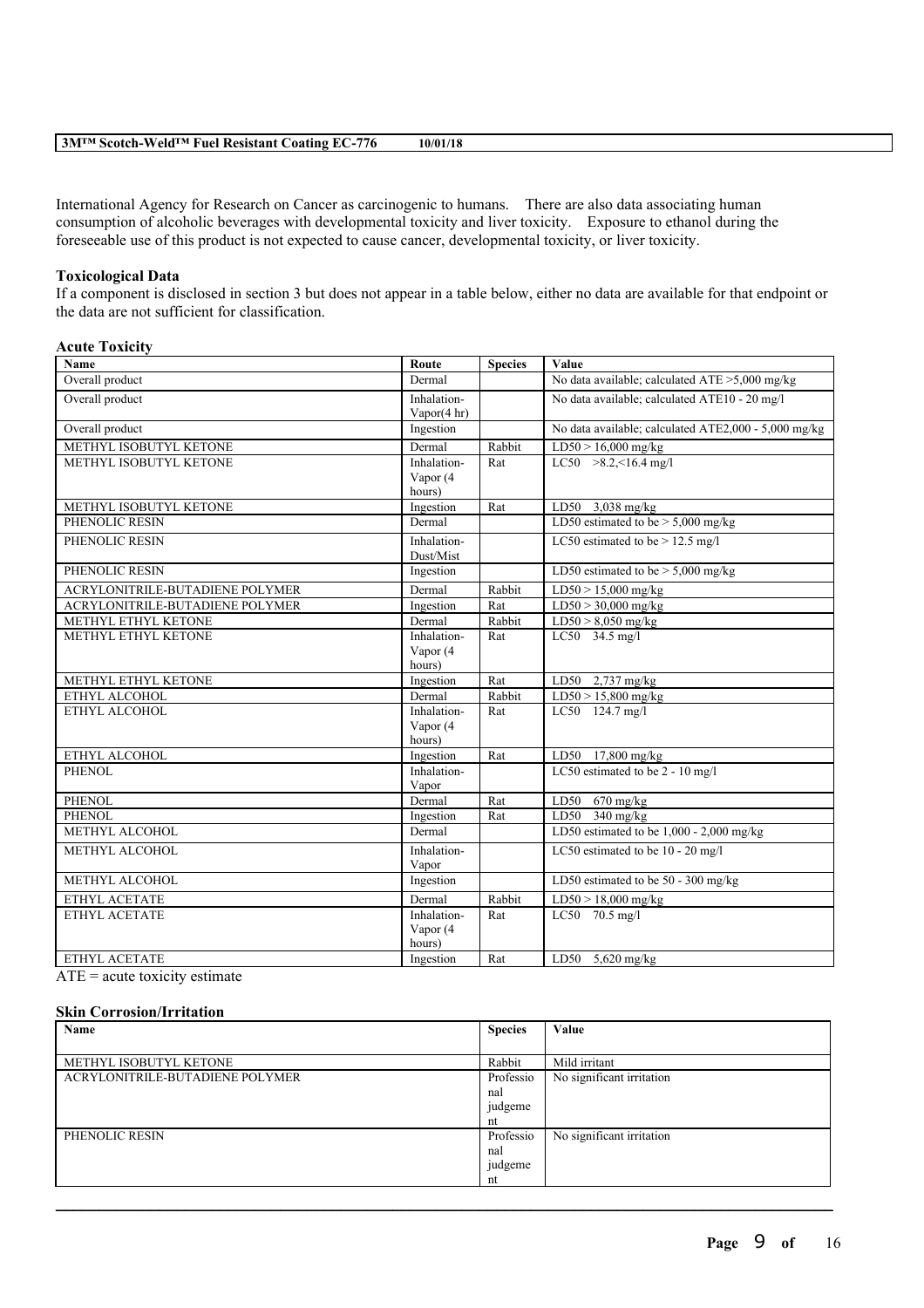| METHYL ETHYL KETONE | Rabbit | Minimal irritation        |
|---------------------|--------|---------------------------|
| ETHYL ALCOHOL       | Rabbit | No significant irritation |
| PHENOL              | Rat    | Corrosive                 |
| METHYL ALCOHOL      | Rabbit | Mild irritant             |
| ETHYL ACETATE       | Rabbit | Minimal irritation        |

### **Serious Eye Damage/Irritation**

| Name                            | <b>Species</b> | Value                     |
|---------------------------------|----------------|---------------------------|
|                                 |                |                           |
| METHYL ISOBUTYL KETONE          | Rabbit         | Mild irritant             |
| ACRYLONITRILE-BUTADIENE POLYMER | Professio      | No significant irritation |
|                                 | nal            |                           |
|                                 | judgeme        |                           |
|                                 | nt             |                           |
| PHENOLIC RESIN                  | Professio      | Mild irritant             |
|                                 | nal            |                           |
|                                 | judgeme        |                           |
|                                 | nt             |                           |
| METHYL ETHYL KETONE             | Rabbit         | Severe irritant           |
| ETHYL ALCOHOL                   | Rabbit         | Severe irritant           |
| <b>PHENOL</b>                   | Rabbit         | Corrosive                 |
| METHYL ALCOHOL                  | Rabbit         | Moderate irritant         |
| ETHYL ACETATE                   | Rabbit         | Mild irritant             |

### **Skin Sensitization**

| Name                   | <b>Species</b> | Value          |
|------------------------|----------------|----------------|
| METHYL ISOBUTYL KETONE | Guinea         | Not classified |
|                        | pig            |                |
| ETHYL ALCOHOL          | Human          | Not classified |
| <b>PHENOL</b>          | Guinea         | Not classified |
|                        | pig            |                |
| METHYL ALCOHOL         | Guinea         | Not classified |
|                        | pig            |                |
| ETHYL ACETATE          | Guinea         | Not classified |
|                        | pig            |                |

## **Respiratory Sensitization**

For the component/components, either no data are currently available or the data are not sufficient for classification.

## **Germ Cell Mutagenicity**

| <b>Name</b>            | Route    | Value                                                                           |
|------------------------|----------|---------------------------------------------------------------------------------|
|                        |          |                                                                                 |
| METHYL ISOBUTYL KETONE | In Vitro | Not mutagenic                                                                   |
| METHYL ETHYL KETONE    | In Vitro | Not mutagenic                                                                   |
| ETHYL ALCOHOL          | In Vitro | Some positive data exist, but the data are not<br>sufficient for classification |
| ETHYL ALCOHOL          | In vivo  | Some positive data exist, but the data are not<br>sufficient for classification |
| <b>PHENOL</b>          | In Vitro | Some positive data exist, but the data are not<br>sufficient for classification |
| PHENOL                 | In vivo  | Some positive data exist, but the data are not<br>sufficient for classification |
| METHYL ALCOHOL         | In Vitro | Some positive data exist, but the data are not<br>sufficient for classification |
| METHYL ALCOHOL         | In vivo  | Some positive data exist, but the data are not<br>sufficient for classification |
| ETHYL ACETATE          | In Vitro | Not mutagenic                                                                   |
| ETHYL ACETATE          | In vivo  | Not mutagenic                                                                   |

## **Carcinogenicity**

| $\mathbf{v}$<br>Name                         | Route             | Species  | $\mathbf{v}$ $\mathbf{v}$<br>⁄ alue |
|----------------------------------------------|-------------------|----------|-------------------------------------|
| <b>KETONE</b><br>ISOBU<br>ITV<br>$ME^{\tau}$ | . .<br>Inhalation | Multiple | Carcinogenic                        |
|                                              |                   | anımal   |                                     |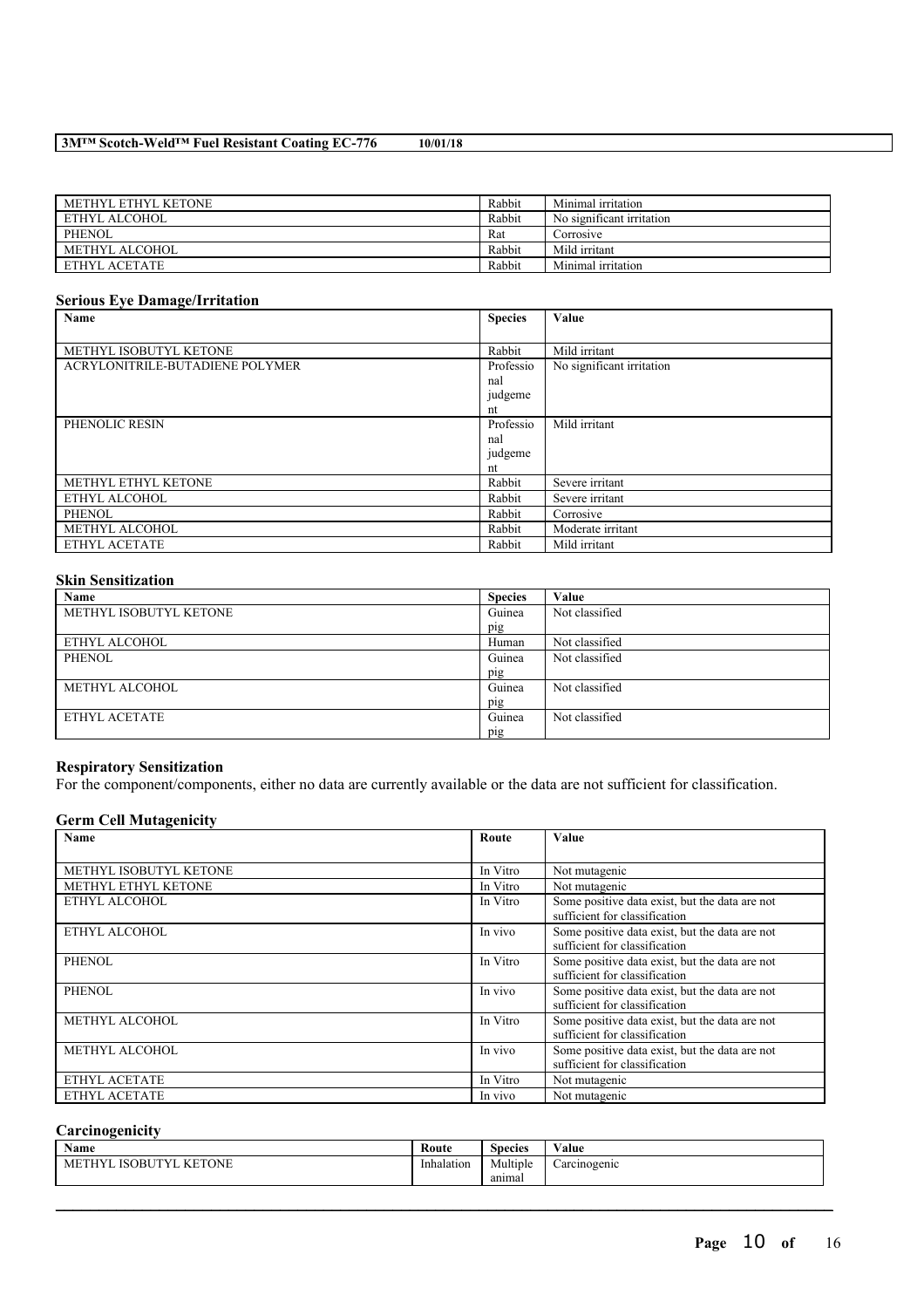|                     |            | species  |                                                |
|---------------------|------------|----------|------------------------------------------------|
| METHYL ETHYL KETONE | Inhalation | Human    | Not carcinogenic                               |
| ETHYL ALCOHOL       | Ingestion  | Multiple | Some positive data exist, but the data are not |
|                     |            | animal   | sufficient for classification                  |
|                     |            | species  |                                                |
| <b>PHENOL</b>       | Dermal     | Mouse    | Some positive data exist, but the data are not |
|                     |            |          | sufficient for classification                  |
| <b>PHENOL</b>       | Ingestion  | Rat      | Some positive data exist, but the data are not |
|                     |            |          | sufficient for classification                  |
| METHYL ALCOHOL      | Inhalation | Multiple | Not carcinogenic                               |
|                     |            | animal   |                                                |
|                     |            | species  |                                                |

# **Reproductive Toxicity**

## **Reproductive and/or Developmental Effects**

| Name                   | Route      | Value                                  | <b>Species</b>                | <b>Test Result</b>              | <b>Exposure</b><br><b>Duration</b>                |
|------------------------|------------|----------------------------------------|-------------------------------|---------------------------------|---------------------------------------------------|
| METHYL ISOBUTYL KETONE | Inhalation | Not classified for female reproduction | Multiple<br>animal<br>species | <b>NOAEL 8.2</b><br>mg/l        | 2 generation                                      |
| METHYL ISOBUTYL KETONE | Ingestion  | Not classified for male reproduction   | Rat                           | <b>NOAEL 1,000</b><br>mg/kg/day | 13 weeks                                          |
| METHYL ISOBUTYL KETONE | Inhalation | Not classified for male reproduction   | Multiple<br>animal<br>species | <b>NOAEL 8.2</b><br>mg/l        | 2 generation                                      |
| METHYL ISOBUTYL KETONE | Inhalation | Not classified for development         | Mouse                         | <b>NOAEL 12.3</b><br>mg/l       | during<br>organogenesi<br>$\overline{\mathbf{s}}$ |
| METHYL ETHYL KETONE    | Inhalation | Not classified for development         | Rat                           | <b>LOAEL 8.8</b><br>mg/l        | during<br>gestation                               |
| ETHYL ALCOHOL          | Inhalation | Not classified for development         | Rat                           | <b>NOAEL 38</b><br>mg/l         | during<br>gestation                               |
| ETHYL ALCOHOL          | Ingestion  | Not classified for development         | Rat                           | <b>NOAEL 5,200</b><br>mg/kg/day | premating &<br>during<br>gestation                |
| <b>PHENOL</b>          | Ingestion  | Not classified for female reproduction | Rat                           | <b>NOAEL 321</b><br>mg/kg/day   | 2 generation                                      |
| <b>PHENOL</b>          | Ingestion  | Not classified for male reproduction   | Rat                           | <b>NOAEL 321</b><br>mg/kg/day   | 2 generation                                      |
| <b>PHENOL</b>          | Ingestion  | Not classified for development         | Rat                           | <b>NOAEL 120</b><br>mg/kg/day   | during<br>organogenesi<br>S                       |
| METHYL ALCOHOL         | Ingestion  | Not classified for male reproduction   | Rat                           | <b>NOAEL 1,600</b><br>mg/kg/day | 21 days                                           |
| METHYL ALCOHOL         | Ingestion  | Toxic to development                   | Mouse                         | <b>LOAEL 4,000</b><br>mg/kg/day | during<br>organogenesi<br>S                       |
| METHYL ALCOHOL         | Inhalation | Toxic to development                   | Mouse                         | <b>NOAEL 1.3</b><br>mg/l        | during<br>organogenesi<br>$\rm S$                 |

## **Target Organ(s)**

## **Specific Target Organ Toxicity - single exposure**

| Name                   | Route      | Target Organ(s)        | Value                            | <b>Species</b> | <b>Test Result</b>   | <b>Exposure</b> |
|------------------------|------------|------------------------|----------------------------------|----------------|----------------------|-----------------|
|                        |            |                        |                                  |                |                      | <b>Duration</b> |
| <b>METHYL ISOBUTYL</b> | Inhalation | central nervous        | May cause drowsiness or          | Human          | LOAEL <sub>0.1</sub> | 2 hours         |
| <b>KETONE</b>          |            | system depression      | dizziness                        |                | mg/l                 |                 |
| <b>METHYL ISOBUTYL</b> | Inhalation | respiratory irritation | May cause respiratory irritation | Human          | NOAEL0.9             | 7 minutes       |
| <b>KETONE</b>          |            |                        |                                  |                | mg/l                 |                 |
| METHYL ISOBUTYL        | Inhalation | vascular system        | Not classified                   | Dog            | <b>NOAEL Not</b>     | not available   |
| <b>KETONE</b>          |            |                        |                                  |                | available            |                 |
| <b>METHYL ISOBUTYL</b> | Ingestion  | central nervous        | May cause drowsiness or          | Rat            | LOAEL 900            | not applicable  |
| <b>KETONE</b>          |            | system depression      | dizziness                        |                | mg/kg                |                 |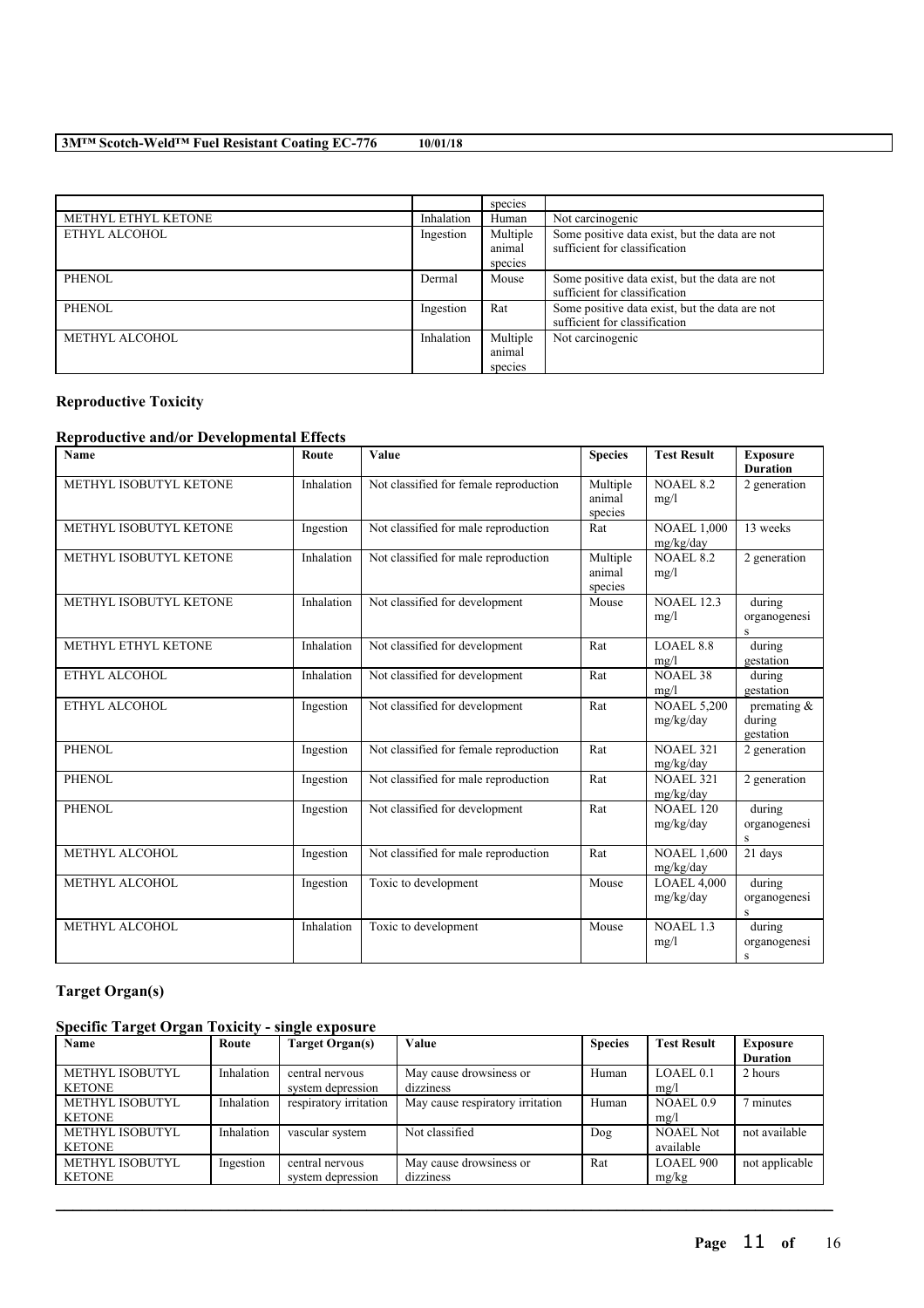| METHYL ETHYL<br><b>KETONE</b> | Inhalation | central nervous<br>system depression                 | May cause drowsiness or<br>dizziness                                               | official<br>classifica<br>tion    | <b>NOAEL Not</b><br>available |                           |
|-------------------------------|------------|------------------------------------------------------|------------------------------------------------------------------------------------|-----------------------------------|-------------------------------|---------------------------|
| METHYL ETHYL<br><b>KETONE</b> | Inhalation | respiratory irritation                               | Some positive data exist, but the<br>data are not sufficient for<br>classification | Human                             | <b>NOAEL Not</b><br>available |                           |
| METHYL ETHYL<br><b>KETONE</b> | Ingestion  | central nervous<br>system depression                 | May cause drowsiness or<br>dizziness                                               | Professio<br>nal<br>judgeme<br>nt | <b>NOAEL Not</b><br>available |                           |
| METHYL ETHYL<br><b>KETONE</b> | Ingestion  | liver                                                | Not classified                                                                     | Rat                               | <b>NOAEL Not</b><br>available | not applicable            |
| METHYL ETHYL<br><b>KETONE</b> | Ingestion  | kidney and/or<br>bladder                             | Not classified                                                                     | Rat                               | LOAEL<br>$1,080$ mg/kg        | not applicable            |
| ETHYL ALCOHOL                 | Inhalation | central nervous<br>system depression                 | May cause drowsiness or<br>dizziness                                               | Human                             | LOAEL 2.6<br>mg/l             | 30 minutes                |
| ETHYL ALCOHOL                 | Inhalation | respiratory irritation                               | Some positive data exist, but the<br>data are not sufficient for<br>classification | Human                             | LOAEL 9.4<br>mg/l             | not available             |
| ETHYL ALCOHOL                 | Ingestion  | central nervous<br>system depression                 | May cause drowsiness or<br>dizziness                                               | Multiple<br>animal<br>species     | NOAEL not<br>available        |                           |
| ETHYL ALCOHOL                 | Ingestion  | kidney and/or<br>bladder                             | Not classified                                                                     | Dog                               | <b>NOAEL</b><br>3,000 mg/kg   |                           |
| <b>PHENOL</b>                 | Dermal     | hematoppoitic<br>system                              | Causes damage to organs                                                            | Rat                               | <b>LOAEL 108</b><br>mg/kg     | not available             |
| <b>PHENOL</b>                 | Dermal     | heart   nervous<br>system   kidney<br>and/or bladder | Causes damage to organs                                                            | Rat                               | LOAEL 107<br>mg/kg            | 24 hours                  |
| <b>PHENOL</b>                 | Dermal     | liver                                                | Not classified                                                                     | Human                             | <b>NOAEL Not</b><br>available | not available             |
| <b>PHENOL</b>                 | Inhalation | respiratory irritation                               | May cause respiratory irritation                                                   | Multiple<br>animal<br>species     | <b>NOAEL Not</b><br>available | not available             |
| <b>PHENOL</b>                 | Ingestion  | kidney and/or<br>bladder                             | Causes damage to organs                                                            | Rat                               | NOAEL 120<br>mg/kg/day        | not applicable            |
| <b>PHENOL</b>                 | Ingestion  | respiratory system                                   | Causes damage to organs                                                            | Human                             | NOAEL not<br>available        | poisoning<br>and/or abuse |
| <b>PHENOL</b>                 | Ingestion  | endocrine system  <br>liver                          | Not classified                                                                     | Rat                               | <b>NOAEL 224</b><br>mg/kg     | not applicable            |
| <b>PHENOL</b>                 | Ingestion  | heart                                                | Not classified                                                                     | Human                             | <b>NOAEL Not</b><br>available | poisoning<br>and/or abuse |
| METHYL ALCOHOL                | Inhalation | blindness                                            | Causes damage to organs                                                            | Human                             | <b>NOAEL Not</b><br>available | occupational<br>exposure  |
| METHYL ALCOHOL                | Inhalation | central nervous<br>system depression                 | May cause drowsiness or<br>dizziness                                               | Human                             | <b>NOAEL Not</b><br>available | not available             |
| METHYL ALCOHOL                | Inhalation | respiratory irritation                               | Some positive data exist, but the<br>data are not sufficient for<br>classification | $\overline{R}at$                  | <b>NOAEL Not</b><br>available | 6 hours                   |
| METHYL ALCOHOL                | Ingestion  | blindness                                            | Causes damage to organs                                                            | Human                             | <b>NOAEL Not</b><br>available | poisoning<br>and/or abuse |
| METHYL ALCOHOL                | Ingestion  | central nervous<br>system depression                 | May cause drowsiness or<br>dizziness                                               | Human                             | <b>NOAEL Not</b><br>available | poisoning<br>and/or abuse |
| ETHYL ACETATE                 | Inhalation | central nervous<br>system depression                 | May cause drowsiness or<br>dizziness                                               | Human                             | <b>NOAEL Not</b><br>available |                           |
| ETHYL ACETATE                 | Inhalation | respiratory irritation                               | Some positive data exist, but the<br>data are not sufficient for<br>classification | Human                             | <b>NOAEL Not</b><br>available |                           |
| ETHYL ACETATE                 | Ingestion  | central nervous<br>system depression                 | May cause drowsiness or<br>dizziness                                               | Human                             | <b>NOAEL Not</b><br>available |                           |

## **Specific Target Organ Toxicity - repeated exposure**

| Name                             | Route      | <b>Target Organ(s)</b> | Value          | Species | <b>Test Result</b> | Exposure<br><b>Duration</b> |
|----------------------------------|------------|------------------------|----------------|---------|--------------------|-----------------------------|
| METHYL ISOBUTYL<br><b>KETONE</b> | Inhalation | liver                  | Not classified | Rat     | NOAEL 0.41<br>mg/1 | ' weeks                     |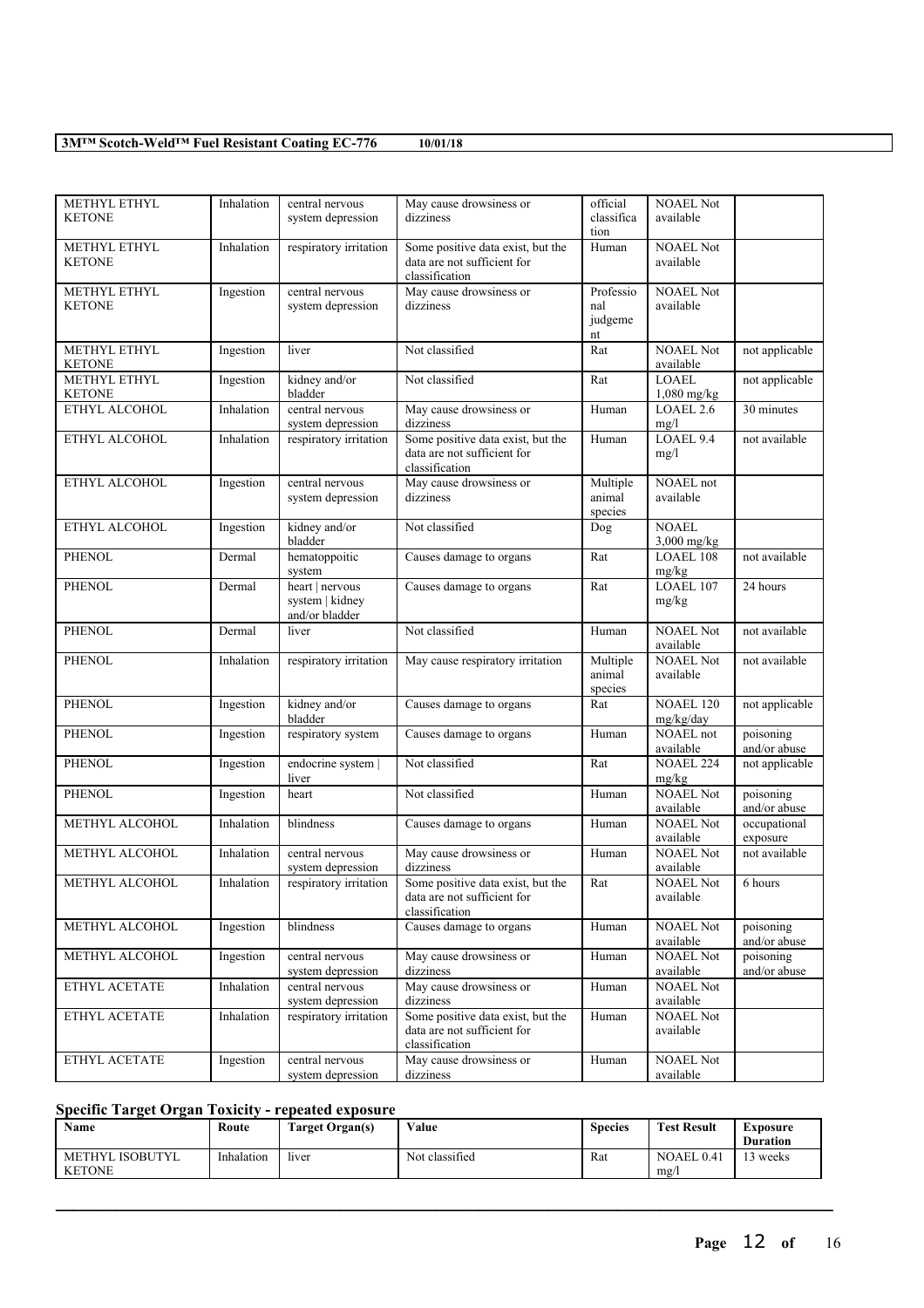| METHYL ISOBUTYL<br><b>KETONE</b>        | Inhalation | heart                                                                                                                                                                                    | Not classified                                                                     | Multiple<br>animal<br>species | <b>NOAEL 0.8</b><br>mg/l           | 2 weeks                  |
|-----------------------------------------|------------|------------------------------------------------------------------------------------------------------------------------------------------------------------------------------------------|------------------------------------------------------------------------------------|-------------------------------|------------------------------------|--------------------------|
| METHYL ISOBUTYL<br><b>KETONE</b>        | Inhalation | kidney and/or<br>bladder                                                                                                                                                                 | Not classified                                                                     | Multiple<br>animal<br>species | NOAEL 0.4<br>mg/l                  | 90 days                  |
| METHYL ISOBUTYL<br><b>KETONE</b>        | Inhalation | respiratory system                                                                                                                                                                       | Not classified                                                                     | Multiple<br>animal<br>species | <b>NOAEL 4.1</b><br>mg/l           | 14 weeks                 |
| METHYL ISOBUTYL<br><b>KETONE</b>        | Inhalation | endocrine system  <br>hematopoietic<br>system                                                                                                                                            | Not classified                                                                     | Multiple<br>animal<br>species | NOAEL 0.41<br>mg/l                 | 90 days                  |
| METHYL ISOBUTYL<br><b>KETONE</b>        | Inhalation | nervous system                                                                                                                                                                           | Not classified                                                                     | Multiple<br>animal<br>species | NOAEL 0.41<br>mg/l                 | 13 weeks                 |
| <b>METHYL ISOBUTYL</b><br><b>KETONE</b> | Ingestion  | endocrine system  <br>hematopoietic<br>system   liver  <br>kidney and/or<br>bladder                                                                                                      | Not classified                                                                     | Rat                           | <b>NOAEL</b><br>1,000<br>mg/kg/day | 13 weeks                 |
| <b>METHYL ISOBUTYL</b><br><b>KETONE</b> | Ingestion  | heart   immune<br>system   muscles  <br>nervous system  <br>respiratory system                                                                                                           | Not classified                                                                     | Rat                           | <b>NOAEL</b><br>1,040<br>mg/kg/day | 120 days                 |
| METHYL ETHYL<br><b>KETONE</b>           | Dermal     | nervous system                                                                                                                                                                           | Not classified                                                                     | Guinea<br>pig                 | <b>NOAEL Not</b><br>available      | 31 weeks                 |
| METHYL ETHYL<br><b>KETONE</b>           | Inhalation | liver   kidney and/or<br>bladder   heart  <br>endocrine system  <br>gastrointestinal tract<br>bone, teeth, nails,<br>and/or hair<br>hematopoietic<br>system   immune<br>system   muscles | Not classified                                                                     | Rat                           | <b>NOAEL 14.7</b><br>mg/l          | 90 days                  |
| METHYL ETHYL<br><b>KETONE</b>           | Ingestion  | liver                                                                                                                                                                                    | Not classified                                                                     | Rat                           | <b>NOAEL Not</b><br>available      | 7 days                   |
| <b>METHYL ETHYL</b><br><b>KETONE</b>    | Ingestion  | nervous system                                                                                                                                                                           | Not classified                                                                     | Rat                           | NOAEL 173<br>mg/kg/day             | 90 days                  |
| ETHYL ALCOHOL                           | Inhalation | liver                                                                                                                                                                                    | Some positive data exist, but the<br>data are not sufficient for<br>classification | Rabbit                        | LOAEL 124<br>mg/l                  | 365 days                 |
| ETHYL ALCOHOL                           | Inhalation | hematopoietic<br>system   immune<br>system                                                                                                                                               | Not classified                                                                     | Rat                           | <b>NOAEL 25</b><br>mg/l            | 14 days                  |
| ETHYL ALCOHOL                           | Ingestion  | liver                                                                                                                                                                                    | Some positive data exist, but the<br>data are not sufficient for<br>classification | Rat                           | <b>LOAEL</b><br>8,000<br>mg/kg/day | 4 months                 |
| ETHYL ALCOHOL                           | Ingestion  | kidney and/or<br>bladder                                                                                                                                                                 | Not classified                                                                     | Dog                           | <b>NOAEL</b><br>3,000<br>mg/kg/day | 7 days                   |
| <b>PHENOL</b>                           | Dermal     | nervous system                                                                                                                                                                           | May cause damage to organs<br>though prolonged or repeated<br>exposure             | Rabbit                        | <b>LOAEL 260</b><br>mg/kg/day      | 18 days                  |
| <b>PHENOL</b>                           | Inhalation | heart   liver   kidney<br>and/or bladder  <br>respiratory system                                                                                                                         | Causes damage to organs through<br>prolonged or repeated exposure                  | Guinea<br>pig                 | LOAEL 0.1<br>mg/l                  | 41 days                  |
| PHENOL                                  | Inhalation | nervous system                                                                                                                                                                           | May cause damage to organs<br>though prolonged or repeated<br>exposure             | Multiple<br>animal<br>species | LOAEL 0.1<br>mg/l                  | 14 days                  |
| <b>PHENOL</b>                           | Inhalation | hematopoietic<br>system                                                                                                                                                                  | Not classified                                                                     | Human                         | <b>NOAEL Not</b><br>available      | occupational<br>exposure |
| PHENOL                                  | Inhalation | immune system                                                                                                                                                                            | Not classified                                                                     | Rat                           | NOAEL 0.1<br>mg/l                  | 2 weeks                  |
| <b>PHENOL</b>                           | Ingestion  | kidney and/or<br>bladder                                                                                                                                                                 | Causes damage to organs through<br>prolonged or repeated exposure                  | Rat                           | NOAEL 12<br>mg/kg/day              | 14 days                  |
| <b>PHENOL</b>                           | Ingestion  | hematopoietic<br>system                                                                                                                                                                  | Causes damage to organs through<br>prolonged or repeated exposure                  | Mouse                         | LOAEL 1.8<br>mg/kg/day             | 28 days                  |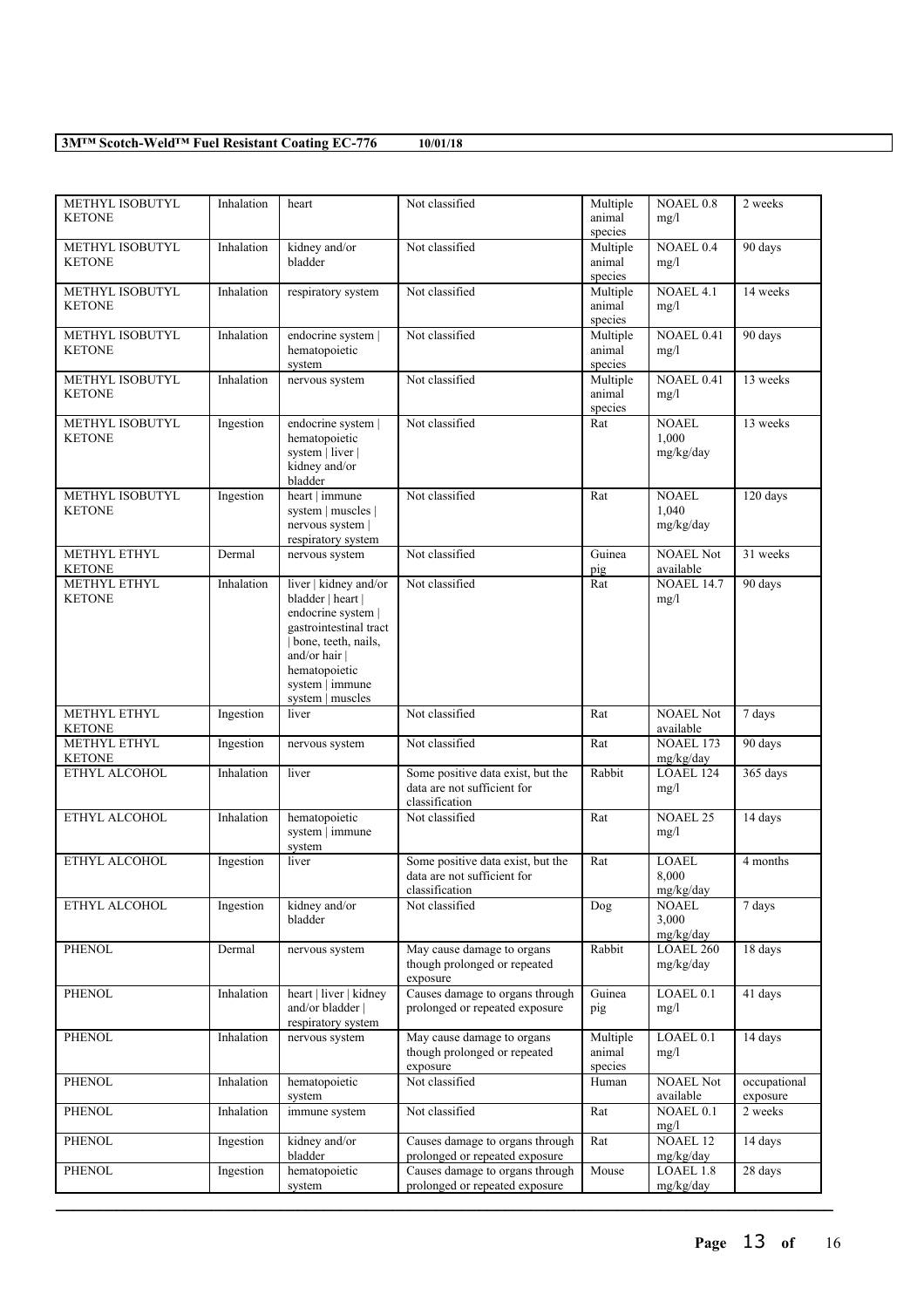| PHENOL               | Ingestion  | nervous system                                                | May cause damage to organs<br>though prolonged or repeated<br>exposure | Rat                           | LOAEL 308<br>mg/kg/day           | 13 weeks  |
|----------------------|------------|---------------------------------------------------------------|------------------------------------------------------------------------|-------------------------------|----------------------------------|-----------|
| PHENOL               | Ingestion  | liver                                                         | Not classified                                                         | Rat                           | NOAEL <sub>40</sub><br>mg/kg/day | 14 days   |
| <b>PHENOL</b>        | Ingestion  | respiratory system                                            | Not classified                                                         | Rat                           | <b>LOAEL 40</b><br>mg/kg/day     | 14 days   |
| PHENOL               | Ingestion  | immune system                                                 | Not classified                                                         | Mouse                         | <b>NOAEL 1.8</b><br>mg/kg/day    | 28 days   |
| <b>PHENOL</b>        | Ingestion  | endocrine system                                              | Not classified                                                         | Rat                           | <b>NOAEL 120</b><br>mg/kg/day    | 14 days   |
| PHENOL               | Ingestion  | $\overline{\text{skin}}$   bone, teeth,<br>nails, and/or hair | Not classified                                                         | Multiple<br>animal<br>species | NOAEL<br>1,204<br>mg/kg/day      | 103 weeks |
| METHYL ALCOHOL       | Inhalation | liver                                                         | Not classified                                                         | Rat                           | <b>NOAEL 6.55</b><br>mg/l        | 4 weeks   |
| METHYL ALCOHOL       | Inhalation | respiratory system                                            | Not classified                                                         | Rat                           | <b>NOAEL 13.1</b><br>mg/l        | 6 weeks   |
| METHYL ALCOHOL       | Ingestion  | liver   nervous<br>system                                     | Not classified                                                         | Rat                           | NOAEL<br>2,500<br>mg/kg/day      | 90 days   |
| ETHYL ACETATE        | Inhalation | endocrine system  <br>liver   nervous<br>system               | Not classified                                                         | Rat                           | NOAEL<br>$0.043$ mg/l            | 90 days   |
| <b>ETHYL ACETATE</b> | Inhalation | hematopoietic<br>system                                       | Not classified                                                         | Rabbit                        | LOAEL16<br>mg/l                  | 40 days   |
| ETHYL ACETATE        | Ingestion  | hematopoietic<br>system   liver  <br>kidney and/or<br>bladder | Not classified                                                         | Rat                           | NOAEL<br>3,600<br>mg/kg/day      | 90 days   |

### **Aspiration Hazard**

| Name                                      | $\mathbf{v}$<br>⁄ alue                                                                                         |
|-------------------------------------------|----------------------------------------------------------------------------------------------------------------|
| KETONE<br>ЭBI<br>₩.<br>Мł<br>יי<br>______ | $\sim$<br>: sufficient for<br>the<br>. exist.<br>but<br><b>positive</b><br>some<br>data<br>e data are<br>: not |
|                                           | . on<br>classification                                                                                         |

Please contact the address or phone number listed on the first page of the SDS for additional toxicological information **on this material and/or its components.**

## **SECTION 12: Ecological information**

### **Ecotoxicological information**

Please contact the address or phone number listed on the first page of the SDS for additional ecotoxicological information on this material and/or its components.

## **Chemical fate information**

Please contact the address or phone number listed on the first page of the SDS for additional chemical fate information on this material and/or its components.

# **SECTION 13: Disposal considerations**

### **13.1. Disposal methods**

Dispose of contents/ container in accordance with the local/regional/national/international regulations.

Incinerate uncured product in a permitted waste incineration facility. As a disposal alternative, utilize an acceptable permitted waste disposal facility. Empty drums/barrels/containers used for transporting and handling hazardous chemicals (chemical substances/mixtures/preparations classified as Hazardous as per applicable regulations) shall be considered, stored, treated & disposed of as hazardous wastes unless otherwise defined by applicable waste regulations. Consult with the respective regulating authorities to determine the available treatment and disposal facilities.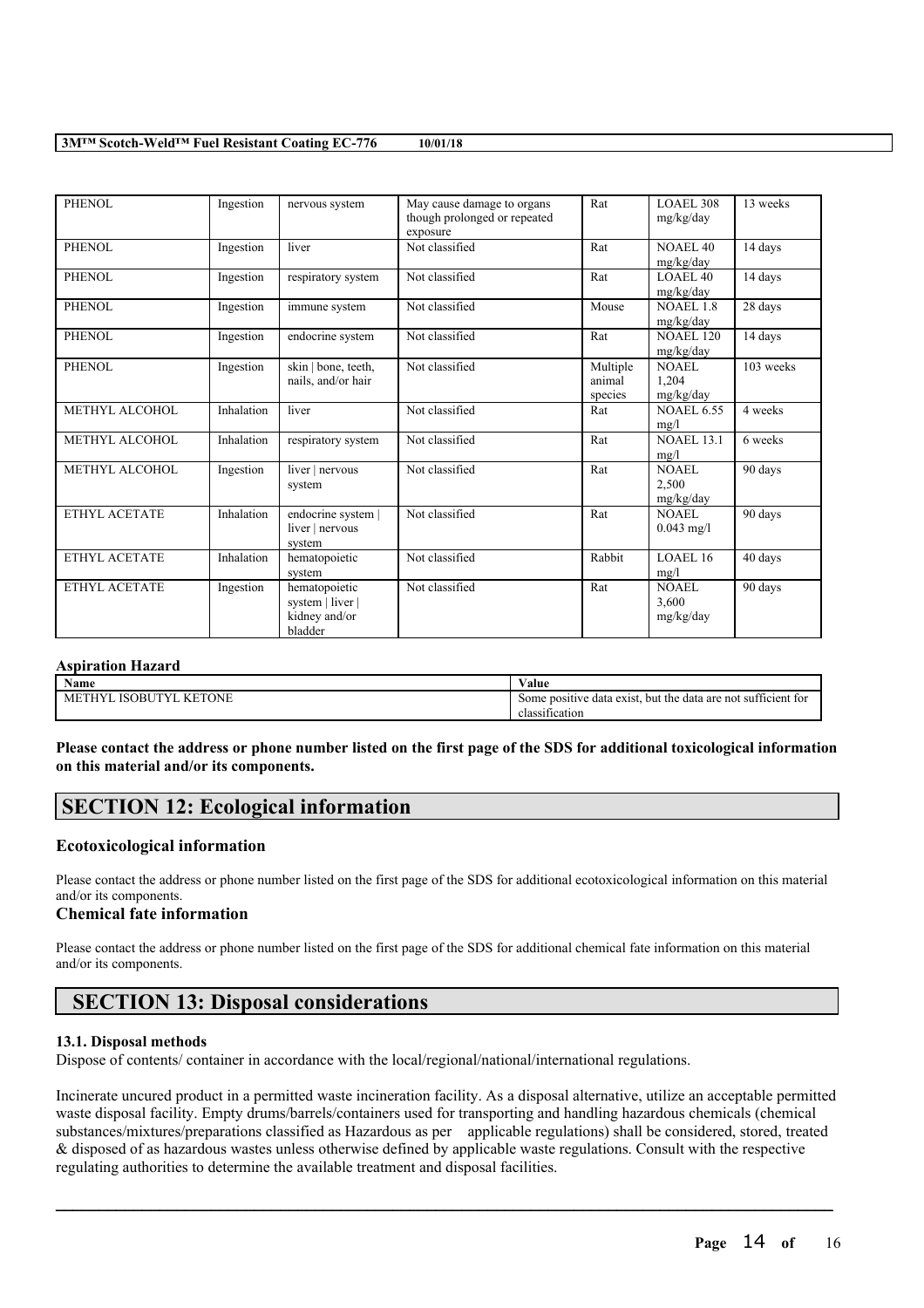**EPA Hazardous Waste Number (RCRA):** D001 (Ignitable), D035 (Methyl ethyl ketone)

# **SECTION 14: Transport Information**

For Transport Information, please visit http://3M.com/Transportinfo or call 1-800-364-3577 or 651-737-6501.

# **SECTION 15: Regulatory information**

### **15.1. US Federal Regulations**

Contact 3M for more information.

### **EPCRA 311/312 Hazard Classifications:**

**Physical Hazards**

Flammable (gases, aerosols, liquids, or solids)

| <b>Health Hazards</b>                                        |  |
|--------------------------------------------------------------|--|
| Acute toxicity                                               |  |
| Carcinogenicity                                              |  |
| Hazard Not Otherwise Classified (HNOC)                       |  |
| Reproductive toxicity                                        |  |
| Serious eye damage or eye irritation                         |  |
| Skin Corrosion or Irritation                                 |  |
| Specific target organ toxicity (single or repeated exposure) |  |

### Section 313 Toxic Chemicals subject to the reporting requirements of that section and 40 CFR part 372 (EPCRA):

| Ingredient             | C.A.S. No | % by Wt              |
|------------------------|-----------|----------------------|
| METHYL ISOBUTYL KETONE | 108-10-1  | Trade Secret 40 - 70 |
| <b>PHENOL</b>          | 108-95-2  | Trade Secret 1 - 5   |

### **15.2. State Regulations**

Contact 3M for more information.

### **15.3. Chemical Inventories**

The components of this product are in compliance with the chemical notification requirements of TSCA. All required components of this product are listed on the active portion of the TSCA Inventory.

Contact 3M for more information.

### **15.4. International Regulations**

Contact 3M for more information.

**This SDS has been prepared to meet the U.S. OSHA Hazard Communication Standard, 29 CFR 1910.1200.**

 $\mathcal{L}_\mathcal{L} = \mathcal{L}_\mathcal{L} = \mathcal{L}_\mathcal{L} = \mathcal{L}_\mathcal{L} = \mathcal{L}_\mathcal{L} = \mathcal{L}_\mathcal{L} = \mathcal{L}_\mathcal{L} = \mathcal{L}_\mathcal{L} = \mathcal{L}_\mathcal{L} = \mathcal{L}_\mathcal{L} = \mathcal{L}_\mathcal{L} = \mathcal{L}_\mathcal{L} = \mathcal{L}_\mathcal{L} = \mathcal{L}_\mathcal{L} = \mathcal{L}_\mathcal{L} = \mathcal{L}_\mathcal{L} = \mathcal{L}_\mathcal{L}$ 

## **SECTION 16: Other information**

## **NFPA Hazard Classification**

**Health:** 3 **Flammability:** 3 **Instability:** 0 **Special Hazards:** None